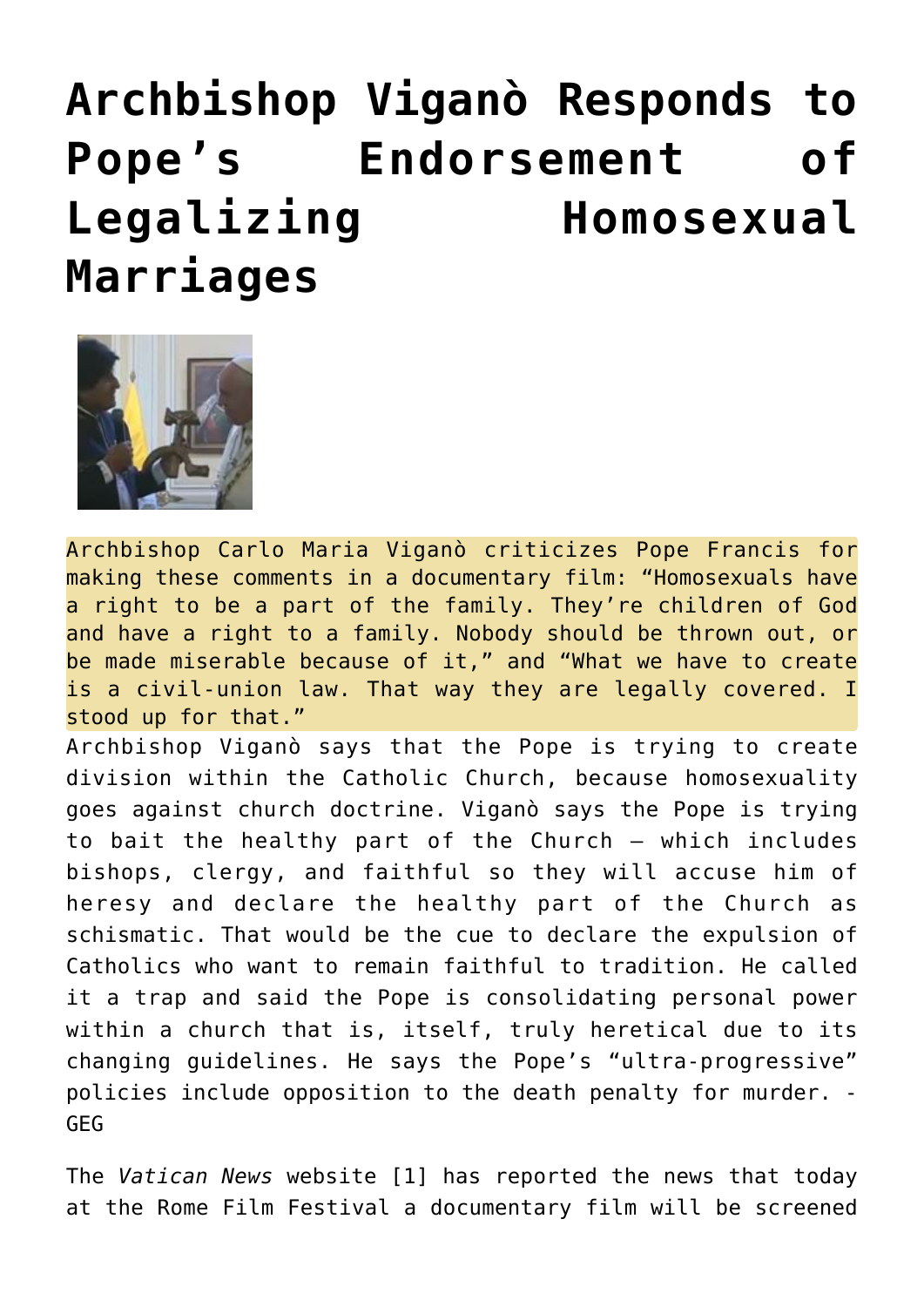called *Francesco* made by director Evgeny Afineevsky.

This documentary – according to what has been reported by *[Catholic News Agency](https://www.catholicnewsagency.com/news/pope-francis-calls-for-civil-union-law-for-same-sex-couples-in-shift-from-vatican-stance-12462)*[\[2\]](https://www.lifesitenews.com/opinion/archbishop-vigano-responds-to-new-film-in-which-pope-endorses-homosexual-civil-unions#_ftn2) and *[America Magazine](https://www.americamagazine.org/faith/2020/10/21/pope-francis-gay-civil-union-documentary)[\[3\]](https://www.lifesitenews.com/opinion/archbishop-vigano-responds-to-new-film-in-which-pope-endorses-homosexual-civil-unions#_ftn3)* – makes public several pronouncements of Jorge Mario Bergoglio on the topic of homosexuality. Among the various statements, these two are particularly disconcerting:

*"Homosexuals have a right to be a part of the family. They're children of God and have a right to a family. Nobody should be thrown out, or be made miserable because of it."*

*"What we have to create is a civil union law. That way they are legally covered. I stood up for that."*

One does not have to be a theologian or a moral expert to know that such statements are totally heterodox and constitute a very serious cause of scandal for the faithful.

But pay careful attention: these words simply constitute the umpteenth provocation by which the "ultra-progressive" part of the Hierarchy wants to artfully provoke a schism, as it has already tried to do with the Post-Synodal Exhortation *Amoris Laetitia*, the modification of doctrine on the death penalty, the Pan-Amazon Synod and the filthy [Pachamama,](https://projects.iq.harvard.edu/francisclooney/blog/pope-amazon-and-pachamama) and the Abu Dhabi Declaration which has now been reaffirmed and aggravated by the Encyclical *Fratelli Tutti*.

It appears that Bergoglio is impudently trying to "raise the stakes" in a crescendo of heretical affirmations, in such a way that it will force the healthy part of the Church – which includes bishops, clergy, and faithful – to accuse him of heresy, in order to declare that healthy part of the Church schismatic and "the enemy of the Pope."

Jorge Mario Bergoglio is trying to force some Cardinals and Bishops to separate themselves from communion with him, obtaining as a result not his own deposition for heresy but